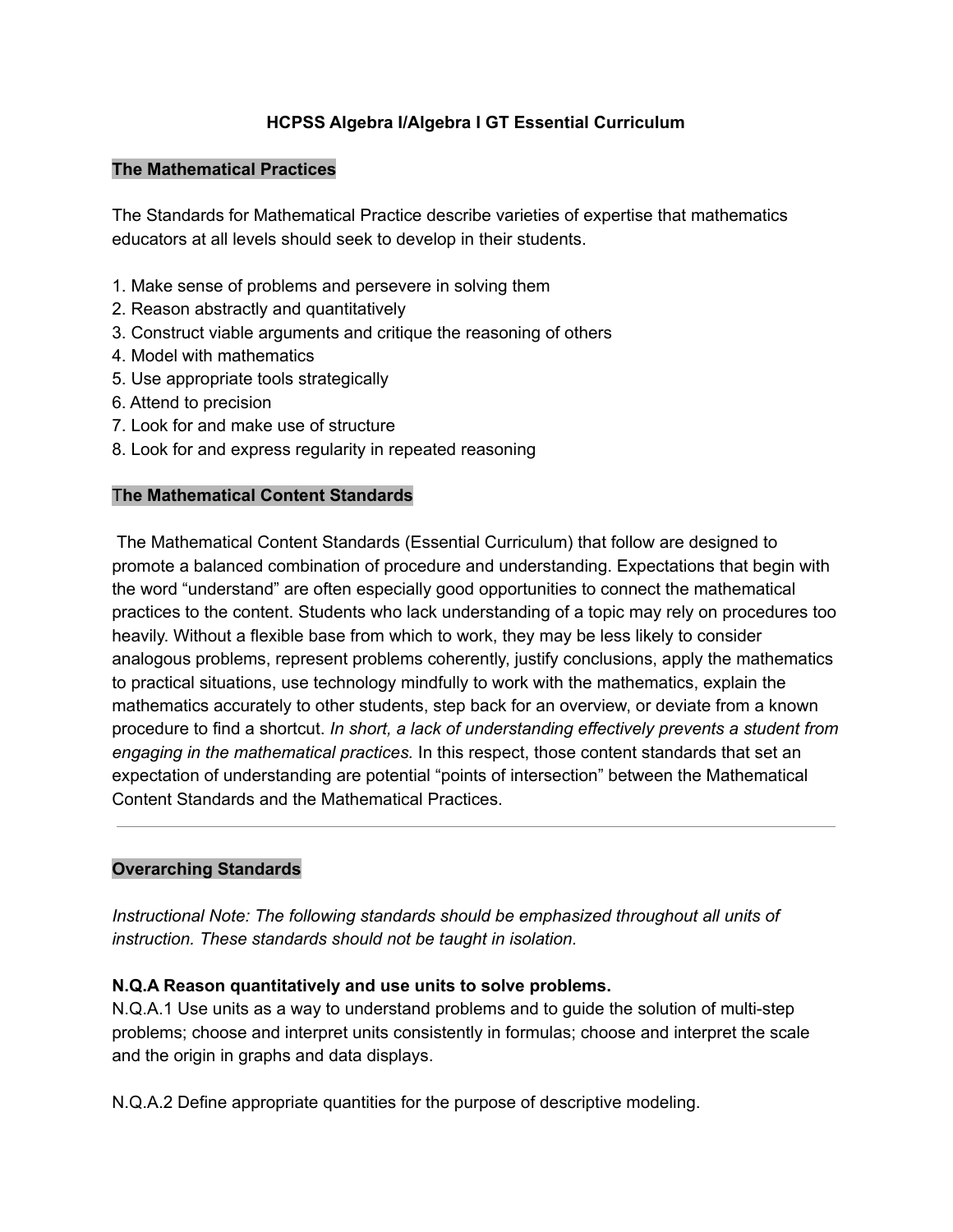N.Q.A.3 Choose a level of accuracy appropriate to limitations on measurement when reporting quantities.

### **Unit 1: One-variable Statistics**

#### **S.ID.A Summarize, represente, and interpret data on a single count or measurement variable.**

S.ID.A.1 Represent data with plots on the real number line (dot plots, histograms, and box plots).

S.ID.A.2 Use statistics appropriate to the shape of the data distribution to compare center (median, mean) and spread (interquartile range, standard deviation) of two or more different data sets.

S.ID.A.3 Interpret differences in shape, center, and spread in the context of the data sets, accounting for possible effects of extreme data points (outliers).

#### **Unit 2: Linear Equations, Inequalities, and Systems**

#### **A.CED.A Create equations that describe numbers or relationships.**

A.CED.A.1 Create equations and inequalities in one variable and use them to solve problems.

A.CED.A.2 Create equations in two or more variables to represent relationships between quantities; graph equations on coordinate axes with labels and scales.

A.CED.A.3 Represent constraints by equations or inequalities, and by systems of equations and/or inequalities, and interpret solutions as viable or nonviable options in a modeling context.

A.CED.A.4 Rearrange formulas to highlight a quantity of interest, using the same reasoning as in solving equations.

### **F.LE.A Construct and compare linear, quadratic, and exponential models and solve problems.**

F.LE.A.2 Construct linear and exponential functions, including arithmetic and geometric sequences, given a graph, a description of a relationship, or two input-output pairs (include reading these from a table).

## **A.REI.A Understand solving equations as a process of reasoning and explain the reasoning.**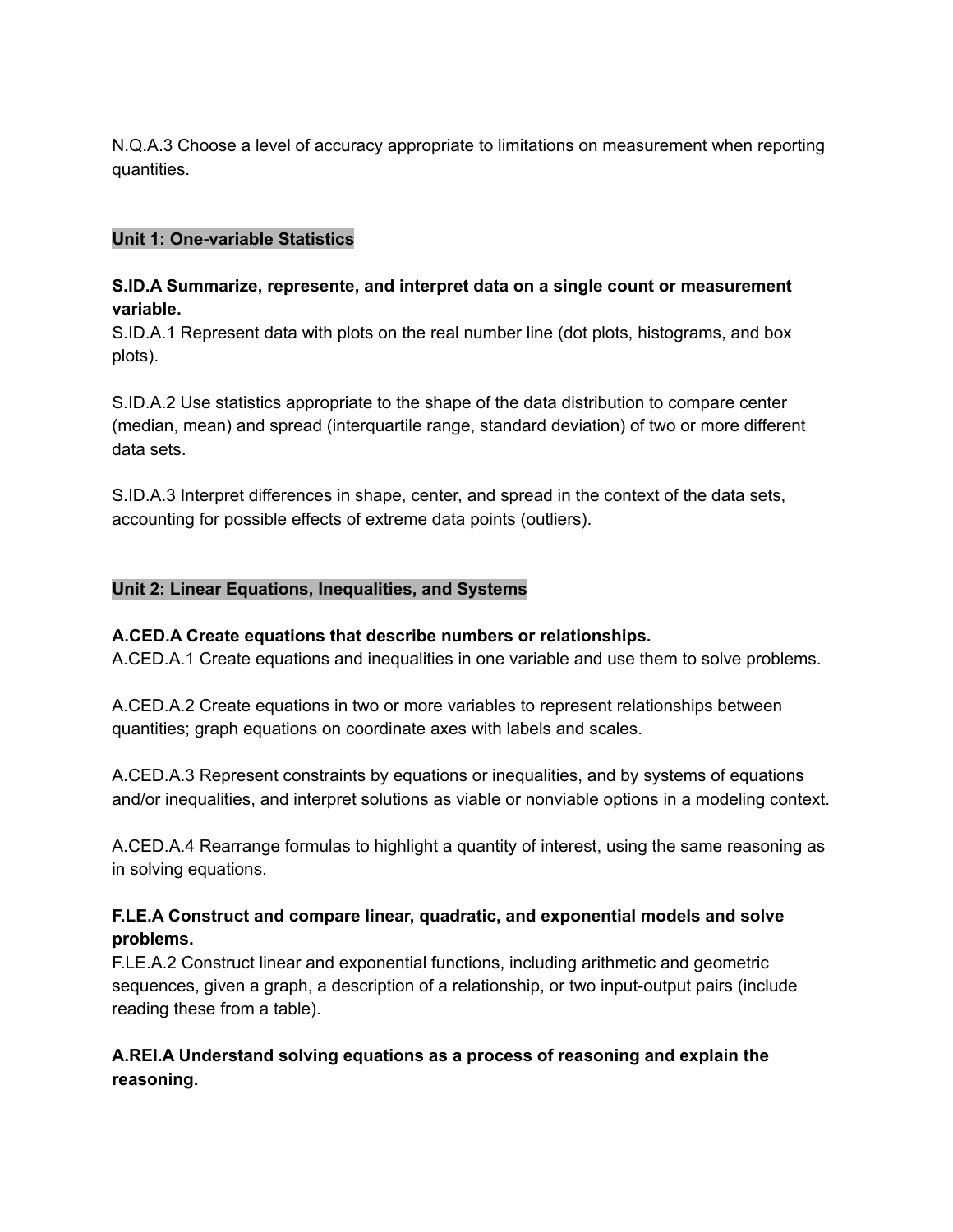A.REI.A.1 Explain each step in solving a simple equation as following from the equality of numbers asserted at the previous step, starting from the assumption that the original equation has a solution. Construct a viable argument to justify a solution method.

### **A.REI.B Solve equations and inequalities in one variable.**

A.REI.B.3 Solve linear equations and inequalities in one variable, including equations with coefficients represented by letters.

# **A.REI.C Solve systems of equations.**

A.REI.C.5 Prove that, given a system of two equations in two variables, replacing one equation by the sum of that equation and a multiple of the other produces a system with the same solutions.

A.REI.C.6 Solve systems of linear equations exactly and approximately (e.g., with graphs), focusing on pairs of linear equations in two variables.

## **A.REI.D Represent and solve equations and inequalities graphically.**

A.REI.D.10 Understand that the graph of an equation in two variables is the set of all its solutions plotted in the coordinate place, often forming a curve (which could be a line).

A.REI.D.12 Graph the solutions to a linear inequality in two variables as a half-plane (excluding the boundary in the case of a strict inequality), and graph the solution set to a system of linear inequalities in two variables as the intersection of the corresponding half-planes.

# **A.SSE.A Interpret the structure of expressions.**

A.SSE.A.1 Interpret expressions that represent a quantity in terms of its context.

# **Unit 3: Two-variable Statistics**

**S.ID.A Summarize, represent, and interpret data on a single count or measurement variable**

## **S.ID.B Summarize, represent, and interpret data on two categorical and quantitative variables.**

S.ID.B.5 Summarize categorical data for two categories in two-way frequency tables. Interpret relative frequencies in the context of the data (including joint, marginal, and conditional relative frequencies). Recognize possible associations and trends in the data.

S.ID.B.6 Represent data on two quantitative variables on a scatter plot, and describe how the variables are related.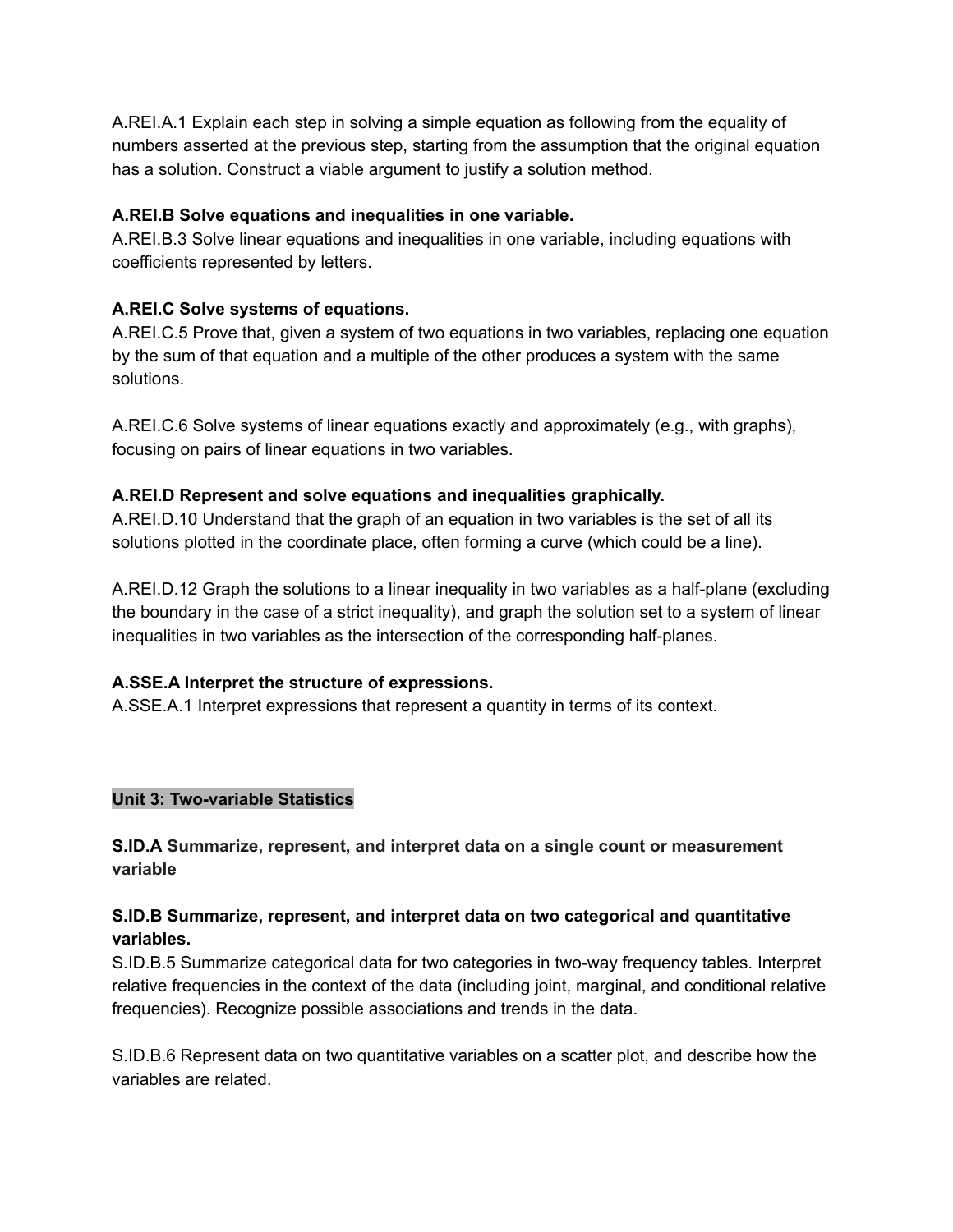- a. Fit a function to the data; use functions fitted to data to solve problems in the context of the data. Use given functions or choose a function suggested by the context. Emphasis linear, quadratic, and exponentials models.
- b. Informally assess the fit of a function by plotting and analyzing residuals.
- c. Fit a linear function for a scatter plot that suggests a linear association.

## **S.ID.C Interpret linear models.**

S.ID.C.7 Interpret the slope (rate of change) and the intercept (constant term) of a linear model in the context of the data.

S.ID.C.8 Compute (using technology) and interpret the correlation coefficient of a linear fit.

S.ID.C.9 Distinguish between correlation and causation.

### **Unit 4: Functions**

### **F.IF.A Understand the concept of a function and use function notation.**

F.IF.A.1 Understand that a function from one set (called the domain) to another set (called the range) assigns to each element of the domain exactly one element of the range. If *f* is a function and *x* is an element of its domain, then *f(x)* denotes the output of *f* corresponding to the input *x*. The graph of *f* is the graph of the equation *y=f(x)*.

F.IF.A.2 Use function notation, evaluate function for inputs in their domains, and interpret statements that use function notation in terms of a context.

### **F.IF.B Interpret functions that arise in applications in terms of the context.**

F.IF.B.4 For a function that models a relationship between two quantities, interpret key features of graphs and tables in terms of the quantities, and sketch graphs showing key features given a verbal description of the relationship.

F.IF.B.5 Relate the domain of a function to its graph and, where applicable, to the quantitative relationship it describes.

F.IF.B.6 Calculate and interpret the average rate of change of a function (presented symbolically or as a table) over a specified interval. Estimate the rate of change from a graph.

# **F.IF.C Analyze functions using different representations.**

F.IF.C.7 Graph functions expressed symbolically and show key features of the graph, by hand in simple cases and using technology for more complicated cases.

b. Graph square root, cube root, and piecewise-defined functions, including step functions and absolute value functions.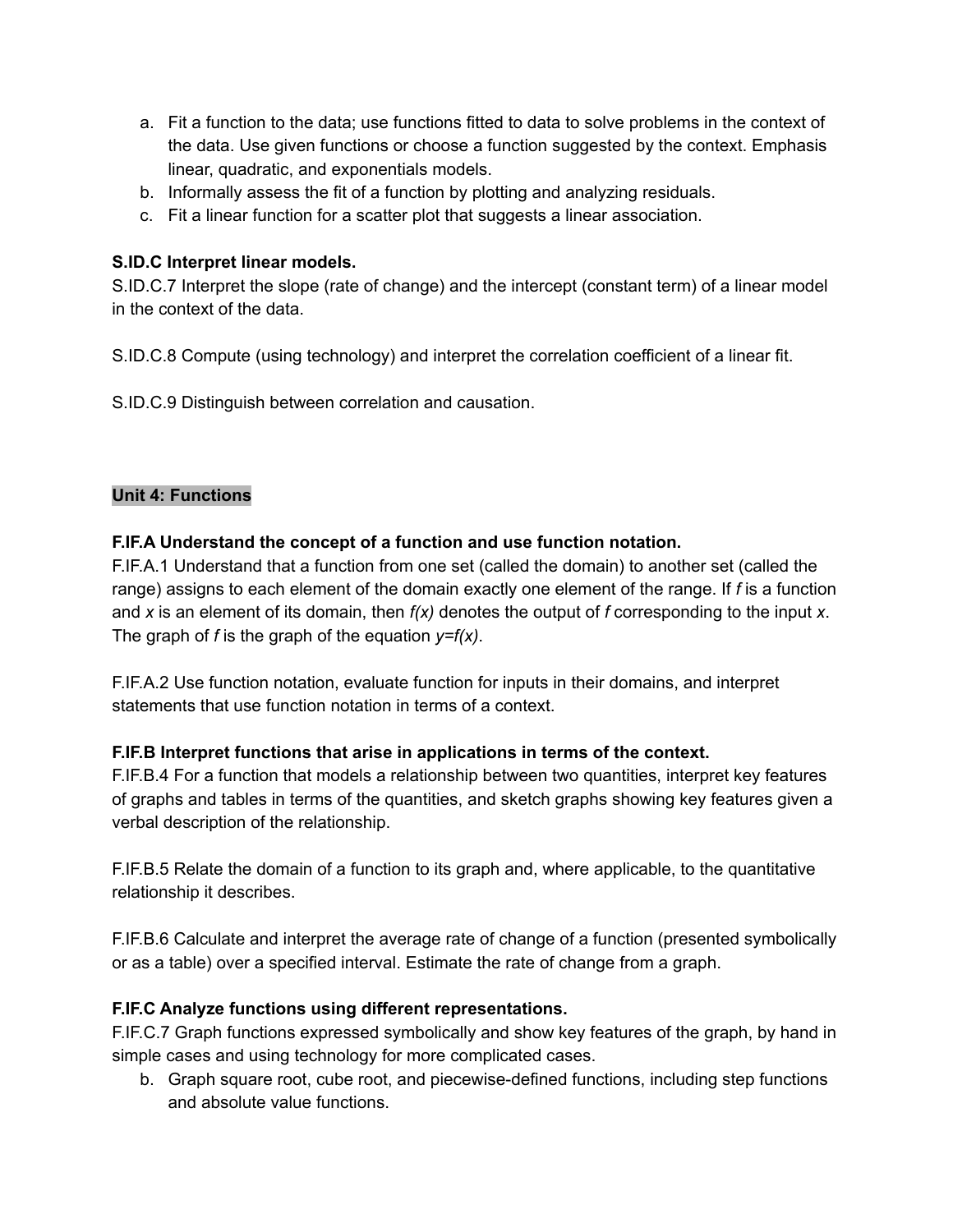## **F.BF.A Build a function that models a relationship between two quantities.**

F.BF.A.1 Write a function that describes a relationship between two quantities.

a. Determine an explicit expression, a recursive process, or steps for calculation from a context.

#### **F.BF.B Build new functions from existing functions.**

F.BF.B.3 Identify the effect on the graph of replacing *f(x)* by *f(x)+k*, *k f(x)*, *f(kx)*, and *f(x+k)* for specific values of *k* (both positive and negative); find the value of *k* given the graphs. Experiment with cases and illustrate an explanation of the effects on the graph using technology. Include recognizing even and odd functions from their graphs and algebraic expressions for them.

#### F.BF.B.4 Find inverse functions.

a. Solve an equation of the form *f(x)=c* for a simple function *f* that has an inverse and write an expression for the inverse.

## **A.REI.A Understand solving equations as a process of reasoning and explain the reasoning.**

A.REI.A.1 Explain each step in solving a simple equation as following from the equality of numbers asserted at the previous step, starting from the assumption that the original equation has a solution. Construct a viable argument to justify a solution method.

### **A.REI.D Represent and solve equations and inequalities graphically.**

A.REI.D.11 Explain why the *x*-coordinates of the points where the graphs of the equations *y-f(x)* and  $y=q(x)$  intersect are the solutions of the equation  $f(x)=q(x)$ ; find the solutions approximately, e.g., using technology to graph the functions, make tables of values, or find successive approximations. Include cases where *f(x)* and *g(x)* are linear, polynomial, rational, absolute value, exponential, and logarithmic functions.

#### **A.CED.A Create equations that describe numbers or relationships.**

A.CED.A.4 Rearrange formulas to highlight a quantity of interest, using the same reasoning as solving equations.

### **A.SSE.A Interpret the structure of expressions.**

A.SSE.A.1 Interpret expressions that represent a quantity in terms of its context.

### **S.ID.B Summarize, represent, and interpret data on two categorical and quantitative variables.**

S.ID.B.6 Represent data on two quantitative variables on a scatter plot, and describe how the variables are related.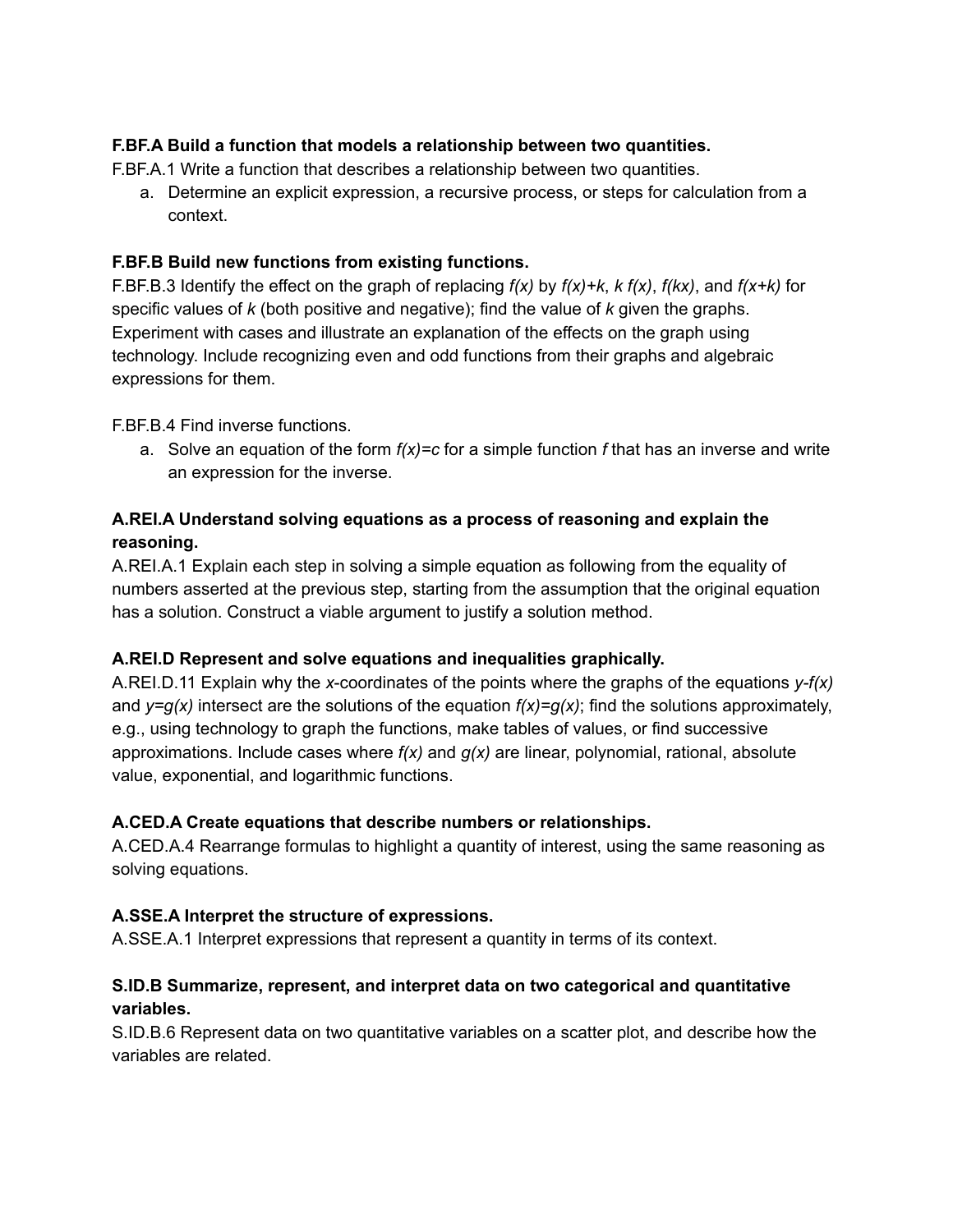- a. Fit a function to the data; use functions fitted to data to solve problems in the context of the data. Use given functions or choose a function suggested by the context. Emphasis linear, quadratic, and exponentials models.
- c. Fit a linear function for a scatter plot that suggests a linear association.

### **Unit 5: Introduction to Exponential Functions**

#### **F.BF.A Build a function that models a relationship between two quantities.**

F.BF.A.1 Write a function that describes a relationship between two quantities.

a. Determine an explicit expression, a recursive process, or steps for calculation from a context.

### **F.IF.A Understand the concept of a function and use function notation.**

F.IF.A.2 Use function notation, evaluate function for inputs in their domains, and interpret statements that use function notation in terms of a context.

#### **F.IF.B Interpret functions that arise in applications in terms of the context.**

F.IF.B.4 For a function that models a relationship between two quantities, interpret key features of graphs and tables in terms of the quantities, and sketch graphs showing key features given a verbal description of the relationship.

F.IF.B.5 Relate the domain of a function to its graph and, where applicable, to the quantitative relationship it describes.

F.IF.B.6 Calculate and interpret the average rate of change of a function (presented symbolically or as a table) over a specified interval. Estimate the rate of change from a graph.

### **F.IF.C Analyze functions using different representations.**

F.IF.C.7 Graph functions expressed symbolically and show key features of the graph, by hand in simple cases and using technology for more complicated cases.

e. Graph exponential and logarithmic functions, showing intercepts and end behavior.

F.IF.C.8 Write a function defined by an expression in different but equivalent forms to reveal and explain different properties of the function.

b. Use the properties of exponents to interpret expressions for exponential functions.

## **F.LE.A Construct and compare linear, quadratic, and exponential models and solve problems.**

F.LE.A.1 Distinguish between situations that can be modeled with linear functions and with exponential functions.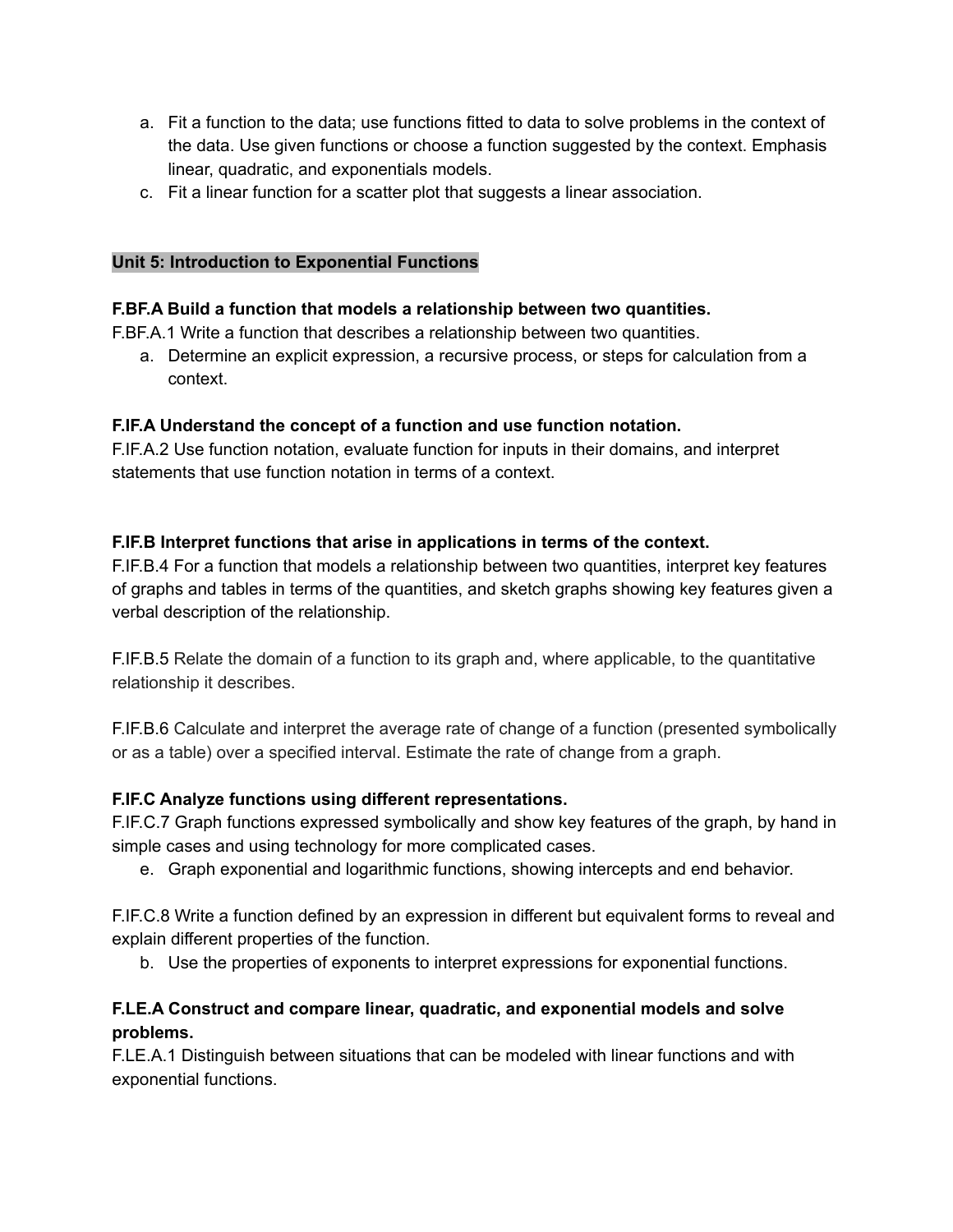- a. Prove that linear functions grow by equal differences over equal intervals, and that exponential functions grow by equal factors over equal intervals.
- b. Recognize situations in which one quantity changes at a constant rate per unit interval relative to another.
- c. Recognize situations in which a quantity grows or decays by a constant percent rate per unit interval relative to another.

F.LE.A.2 Construct linear and exponential functions, including arithmetic and geometric sequences, given a graph, a description of a relationship, or two input-output pairs (include reading these from a table).

F.LE.A.3 Observe using graphs and tables that a quantity increasing exponentially eventually exceeds a quantity increasing linearly, quadratically, or (more generally) as a polynomial function.

# **F.LE.B Interpret expressions for functions in terms of the situation they model.**

F.LE.B.5 Interpret the parameters in a linear or exponential function in terms of a context.

## **A.CED.A Create equations that describe numbers or relationships.**

A.CED.A.2 Create equations in two or more variables to represent relationships between quantities; graph equations on coordinate axes with labels and scales.

# **A.SSE.A Interpret the structure of expressions.**

A.SSE.A.1 Interpret expressions that represent a quantity in terms of its context.

b. Interpret complicated expressions by viewing one or more of their parts as a single entity.

# **A.SSE.B Write expressions in equivalent forms to solve problems.**

A.SSE.B.3 Choose and produce an equivalent form of an expression to reveal and explain properties of the quantity represented by the expression.

c. Use the properties of exponents to transform expressions for exponential functions.

# **S.ID.B Summarize, represent, and interpret data on two categorical and quantitative variables.**

S.ID.B.6 Represent data on two quantitative variables on a scatter plot, and describe how the variables are related.

a. Fit a function to the data; use functions fitted to data to solve problems in the context of the data. Use given functions or choose a function suggested by the context. Emphasis linear, quadratic, and exponentials models.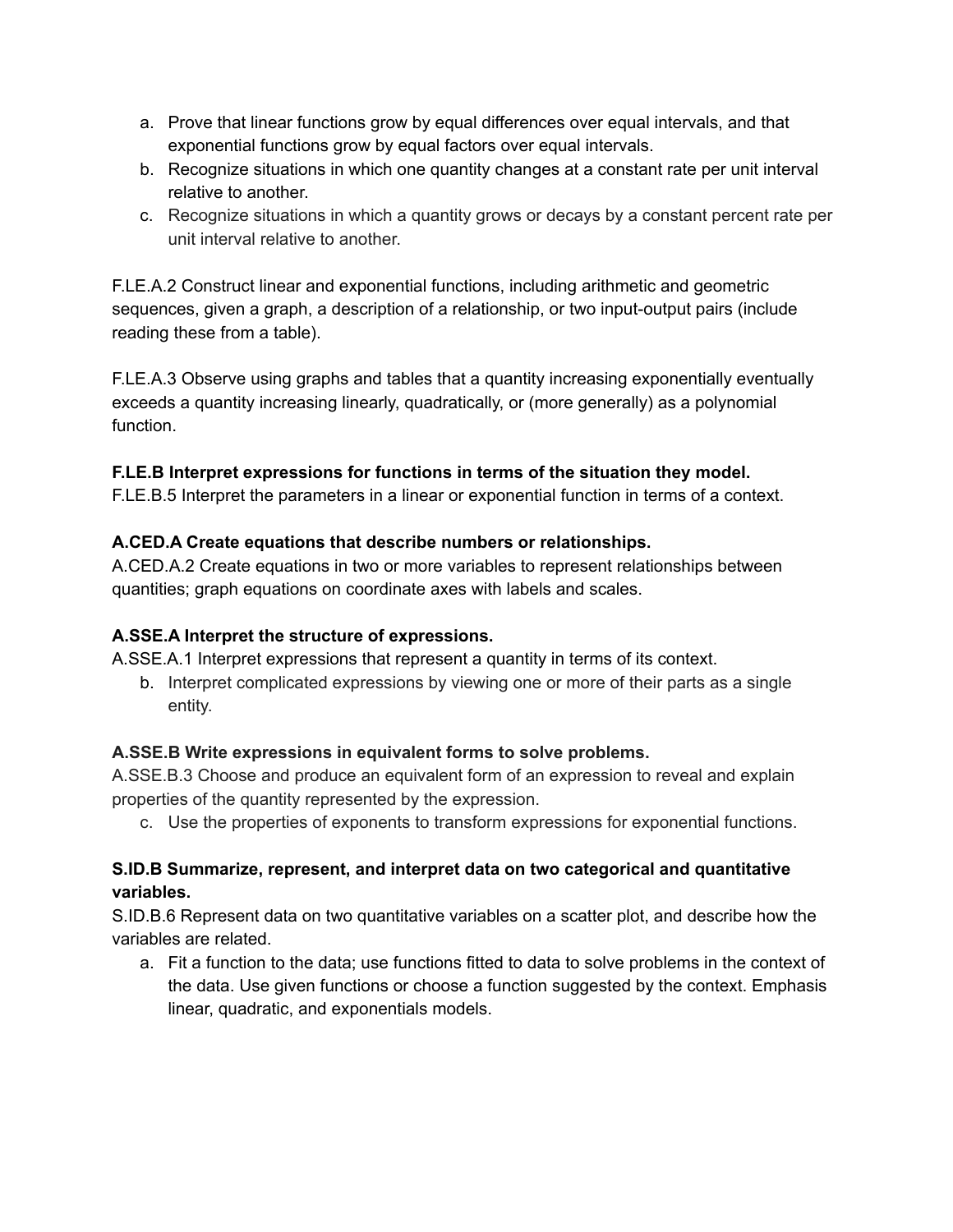#### **Unit 6: Introduction to Quadratic Functions**

#### **F.BF.A Build a function that models a relationship between two quantities.**

F.BF.A.1 Write a function that describes a relationship between two quantities.

a. Determine an explicit expression, a recursive process, or steps for calculation from a context.

#### **F.BF.B Build new functions from existing functions.**

F.BF.B.3 Identify the effect on the graph of replacing *f(x)* by *f(x)+k*, *kf(x)*, *f(kx)*, and *f(x+k)*for specific values of *k* (both positive and negative); find the value of *k* given the graphs. Experiment with cases and illustrate an explanation of the effects on the graph using technology. Include recognizing even and odd functions from their graphs and algebraic expressions for them.

### **F.LE.A Construct and compare linear, quadratic, and exponential models and solve problems.**

F.LE.A.2 Construct linear and exponential functions, including arithmetic and geometric sequences, given a graph, a description of a relationship, or two input-output pairs (include reading these from a table).

F.LE.A.3 Observe using graphs and tables that a quantity increasing exponentially eventually exceeds a quantity increasing linearly, quadratically, or (more generally) as a polynomial function.

### **A.SSE.A Interpret the structure of expressions.**

A.SSE.A.1 Interpret expressions that represent a quantity in terms of its context.

A.SSE.A.2 Use structure of an expression to identify ways to rewrite it.

#### **A.SSE.B Write expressions in equivalent forms to solve problems.**

A.SSE.B.3 Choose and produce an equivalent form of an expression to reveal and explain properties of the quantity represented by the expression.

### **F.IF.A Understand the concept of a function and use function notation.**

F.IF.A.2 Use function notation, evaluate function for inputs in their domains, and interpret statements that use function notation in terms of a context.

### **F.IF.B Interpret functions that arise in applications in terms of the context.**

F.IF.B.4 For a function that models a relationship between two quantities, interpret key features of graphs and tables in terms of the quantities, and sketch graphs showing key features given a verbal description of the relationship.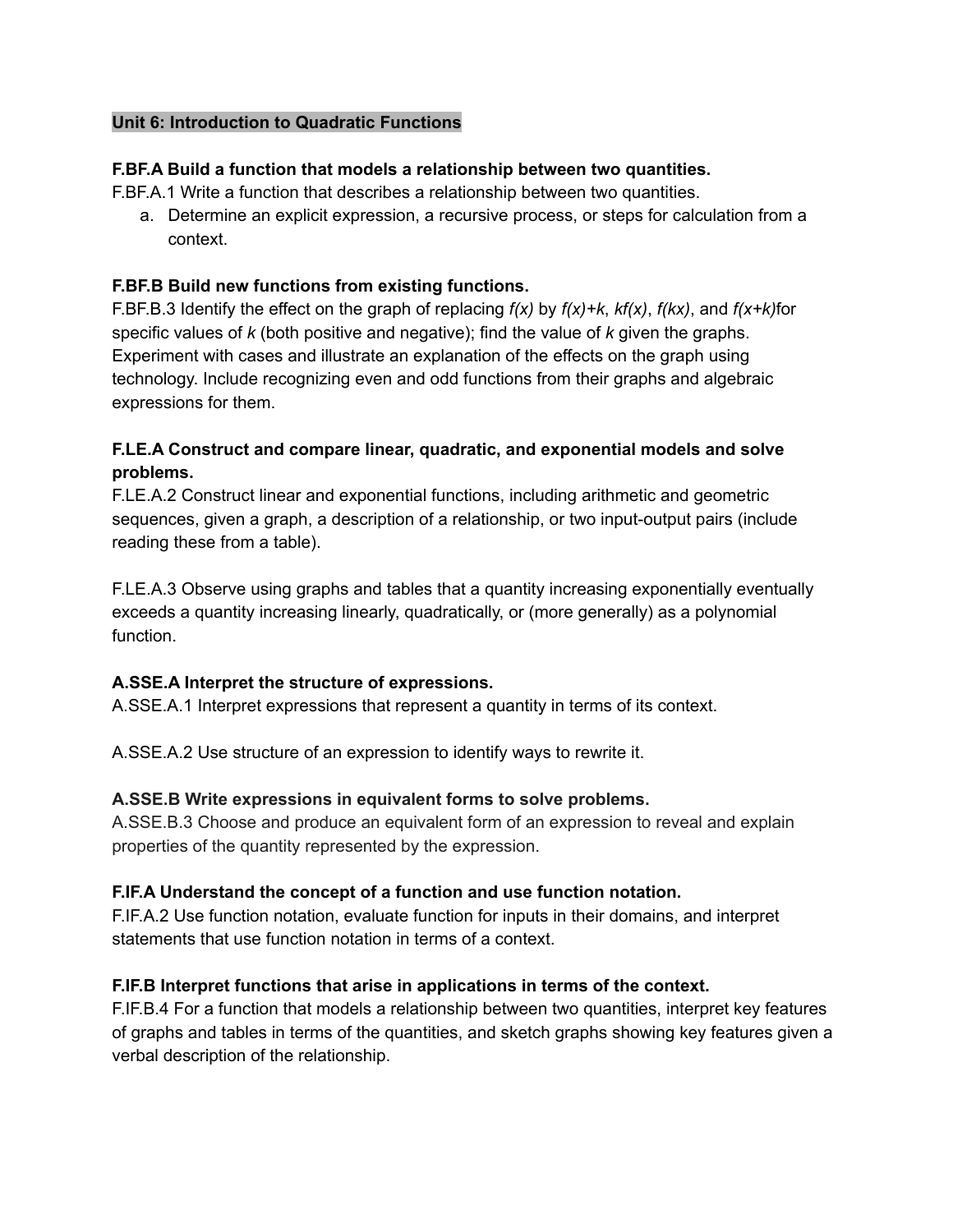F.IF.B.5 Relate the domain of a function to its graph and, where applicable, to the quantitative relationship it describes.

## **F.IF.C Analyze functions using different representations.**

F.IF.C.7 Graph functions expressed symbolically and show key features of the graph, by hand in simple cases and using technology for more complicated cases.

a. Graph linear and quadratic functions and show intercepts, maxima, and minima.

F.IF.C.8 Write a function defined by an expression in different but equivalent forms to reveal and explain different properties of the function.

a. Use the process of factoring and completing the square in a quadratic function to show zeros, extreme values, and symmetry of the graph, and interpret these in terms of a context.

F.IF.C.9 Compare the properties of two functions represented in a different way (algebraically, graphically, numerically in tables, or by verbal descriptions).

### **Unit 7: Quadratic Equations**

## **A.CED.A Create equations that describe numbers or relationships.**

A.CED.A.1 Create equations and inequalities in one variable and use them to solve problems. *Include equations arising from linear and quadratic functions, and simple rational and exponential functions.*

A.CED.A.2 Create equations in two or more variables to represent relationships between quantities; graph equations on coordinate axes with labels and scales.

A.CED.A.3 Represent constraints by equations or inequalities, and by systems of equations and/or inequalities, and interpret solutions as viable or nonviable options in a modeling context.

# **A.REI.A Understand solving equations as a process of reasoning and explain the reasoning.**

A.REI.A.1 Explain each step in solving a simple equation as following from the equality of numbers asserted at the previous step, starting from the assumption that the original equation has a solution. Construct a viable argument to justify a solution method.

### **A.REI.B Solve equations and inequalities in one variable.**

A.REI.B.4 Solve quadratic equations in one variable.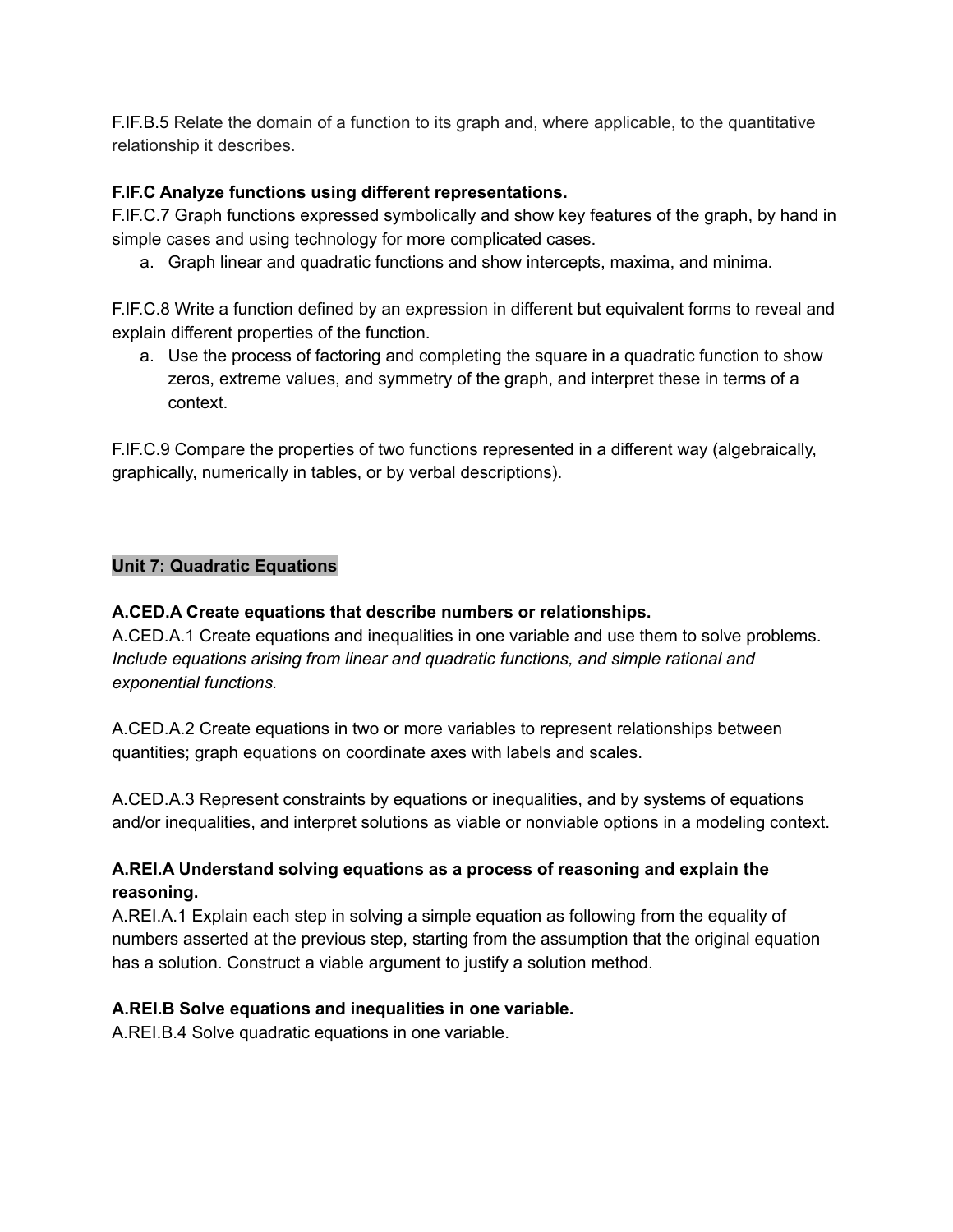- a. Use the method of completing the square to transform any quadratic equation in *x* into an equation of the form  $(x - p)^2 = q$  that has the same solutions. Derive the quadratic formula from this form.
- b. Solve quadratic equations by inspection (e.g., for  $x^2 = 49$ ), taking square roots, completing the square, the quadratic formula and factoring

## **A.REI.C Solve systems of equations.**

A.REI.C.7 Solve a simple system consisting of a linear equation and a quadratic equation in two variables algebraically and graphically.

## **A.REI.D Represent and solve equations and inequalities graphically.**

A.REI.D.10 Understand that the graph of an equation in two variables is the set of all its solutions plotted in the coordinate plane, often forming a curve (which could be a line).

## **A.SSE.A Interpret the structure of expressions.**

A.SSE.A.2 Use the structure of an expression to identify ways to rewrite it.

## **A.SSE.B Write expressions in equivalent forms to solve problems.**

A.SSE.B.3 Choose and produce an equivalent form of an expression to reveal and explain properties of the quantity represented by the expression.

- a. Factor a quadratic expression to reveal the zeros of the function it defines.
- b. Complete the square in a quadratic expression to reveal the maximum or minimum value of the function it defines.

### **F.IF.A Understand the concept of a function and use function notation.**

F.IF.A.2 Use function notation, evaluate functions for inputs in their domains, and interpret statements that use function notation in terms of a context.

### **F.IF.B Interpret functions that arise in applications in terms of the context.**

F.IF.B.4 For a function that models a relationship between two quantities, interpret key features of graphs and tables in terms of the quantities, and sketch graphs showing key features given a verbal description of the relationship. *Key features include: intercepts; intervals where the function is increasing, decreasing, positive, or negative; relative maximums and minimums; symmetries; end behavior; and periodicity.*

F.IF.B.5 Relate the domain of a function to its graph and, where applicable, to the quantitative relationship it describes.

### **F.IF.C Analyze functions using different representations.**

F.IF.C.7 Graph functions expressed symbolically and show key features of the graph, by hand and in simple cases using technology for more complicated cases.

a. Graph linear and quadratic functions and show intercepts, maxima, and minima.